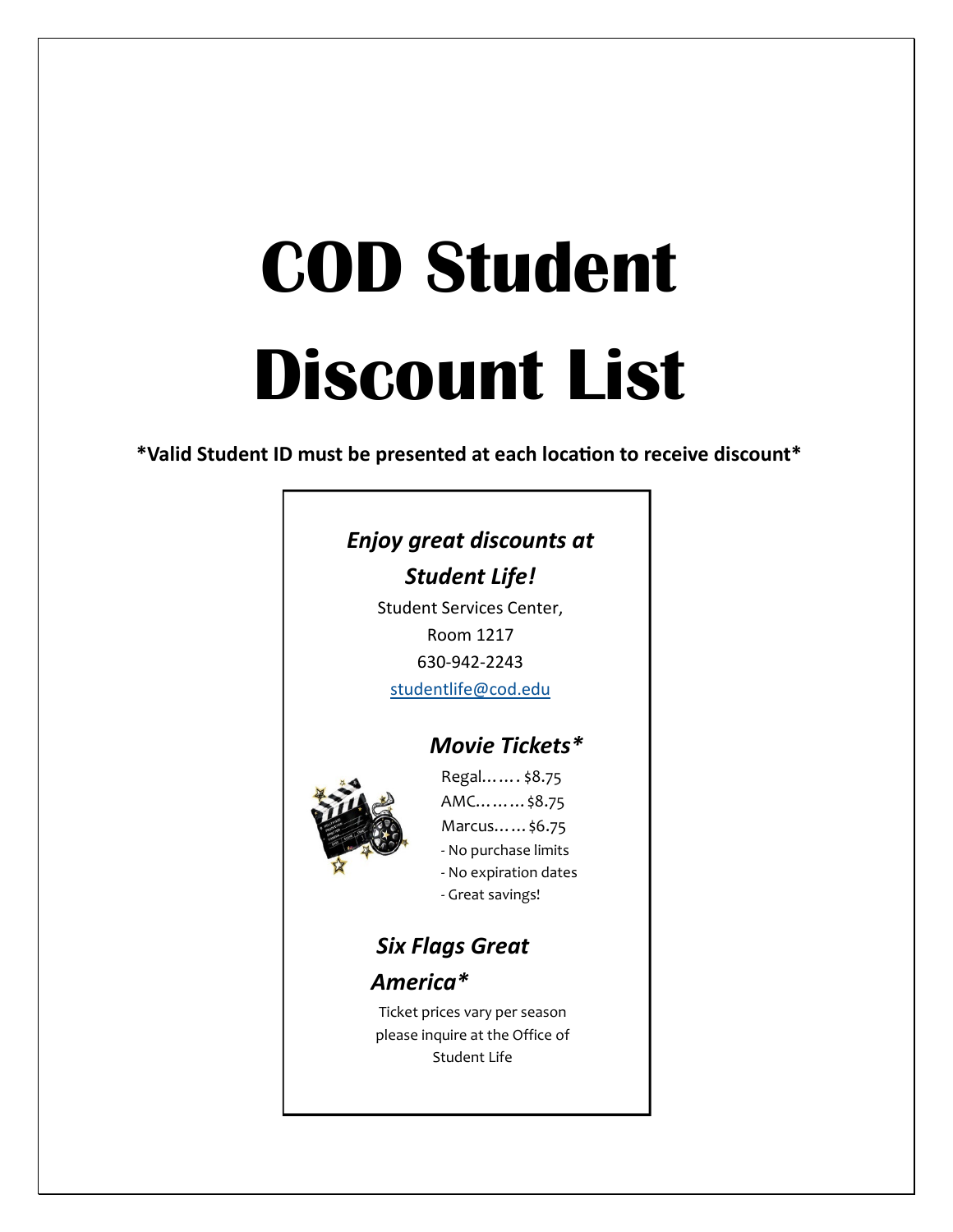## A RELIABLE

#### A-RELIABLE PRINTING

604 Roosevelt Rd. Glen Ellyn, IL 60137 (*630) 790-2525* **Discount:** 15% off printing w/ ID



### ADLER PLANETARIUM

1300 S. Lake Shore Drive Chicago, IL 60605 (*312) 922-7827* **Discount:** \$2 off original ticket price [www.adlerplanetarium.org](http://www.adlerplanetarium.org/) 



#### ART INSTITUTE OF CHICAGO

111 S. Michigan Ave. Chicago, IL 60603 (*312) 443-3600* **Discount**: Free general admission w/ valid COD ID FREE

[www.artic.edu/visit](http://www.artic.edu/visit) 



**Discount:** 10% off qualifying monthly service fees. Available online and at your local retail stores. **Required:** Student ID and FAN# 3802648 [www.att.com/wireless/codstudents](http://www.att.com/wireless/codstudents)

# *chirp*

**Discount:** First purchase 20% off **CODE: codstudent20** Expires Dec 31st, 2023 <https://www.chirpbooks.com/>



#### COUTURE VISION

232 S. Washington St, Unit #, Naperville IL 60540 *(630) 369-3937* Discount: 20% off glasses and exam services



CHI-TEA

413 E Roosevelt Rd, Lombard, IL 60148 *(331) 307-7916*

**Discount**: 5% off for any item on the menu with valid student ID (single order per ID) and 10% off catering for 50 sandwiches or more

### CK AUTO REPAIR OF LOMBARD

21W079 Roosevelt Rd. Lombard, IL 60148 *(630) 629-7799* **Discount:** \$19.99 oil change, 10% off labor w/ ID



## CROWNE PLAZA HOTEL—GLEN ELLYN

1250 E. Roosevelt Rd. Glen Ellyn, IL 60137 *(630) 629-6000* **Discount:** 10% off with code IL7L6 w/ student ID [www.cpglenellyn.com](http://www.cpglenellyn.com/)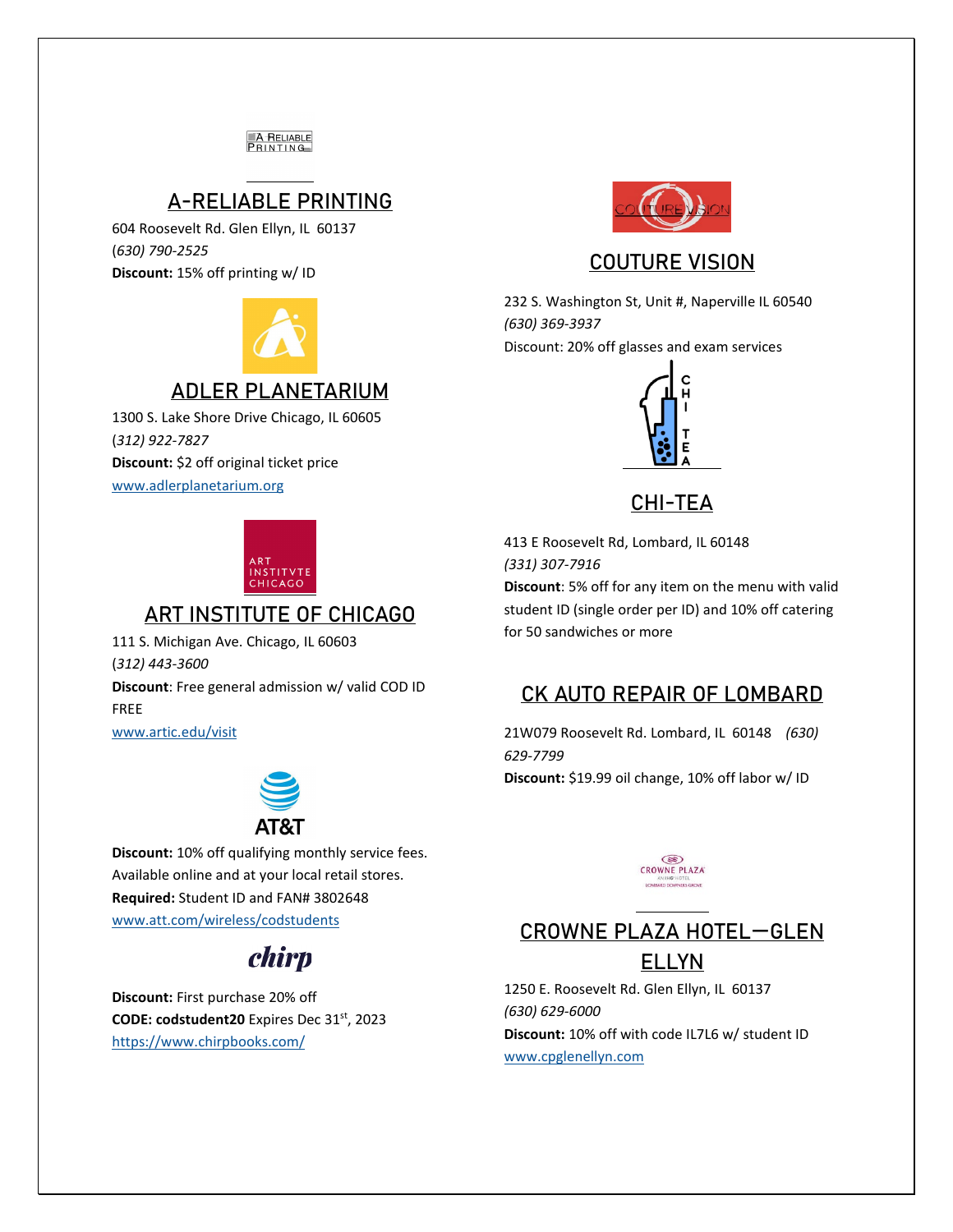

#### CROWN AND CALIBER

(888) 629-7799 **Discount**: \$150off a luxury watch purchase of \$2,000 or more with code TEXT150 [www.crownandcaliber.com](http://www.crownandcaliber.com/)



### FOX BOWL

1101 Butterfield Rd. Wheaton, IL 60187 *(630) 690-2400*  **Discount:** Thursday night student special: \$18 unlimited bowl after 9pm until close (shoes included) [www.foxbowl.com](http://www.foxbowl.com/)



### DAIRY QUEEN OF GLEN ELLYN

850 N. Main St. Glen Ellyn, IL 60137 (*630) 858-2777* **Discount:** 15% off purchase w/ ID

## **FASTSIGNS**



## GNC

349 E. Geneva Rd. Carol Stream, IL 60188 *(630) 690-6823* **Discount:** 20% off purchase



## GET SMASHED

850 Roosevelt Rd, Glen Ellyn, IL 60137 *(630) 474-5001* Discount: 15% off w/ student ID [www.flipsbeef.com](http://www.flipsbeef.com/)



## H&J CLOSEOUTS

125 E. Oakton St. Des Plaines, IL 60018 (*800) 875-7717*

**Discount:** 12% off plus free shipping on office and school supplies using code "collegediscount" (if the code doesn't work online, they can manually refund) [www.hjcloseouts.com](http://www.hjcloseouts.com/)

## FAST SIGNS

931 E. Ogden Avenue #127, Naperville, IL 60563 (*630) 357-3278* **Discount:** 10% off purchase

[www.fastsigns.com/464](http://www.fastsigns.com/464)



## FLIPS BEEF OF GLEN ELLYN

340 Roosevelt Rd, Glen Ellyn, IL 60137 *(630) 469-5828* **Discount**: 10% off for faculty and 15% off for students w/ student ID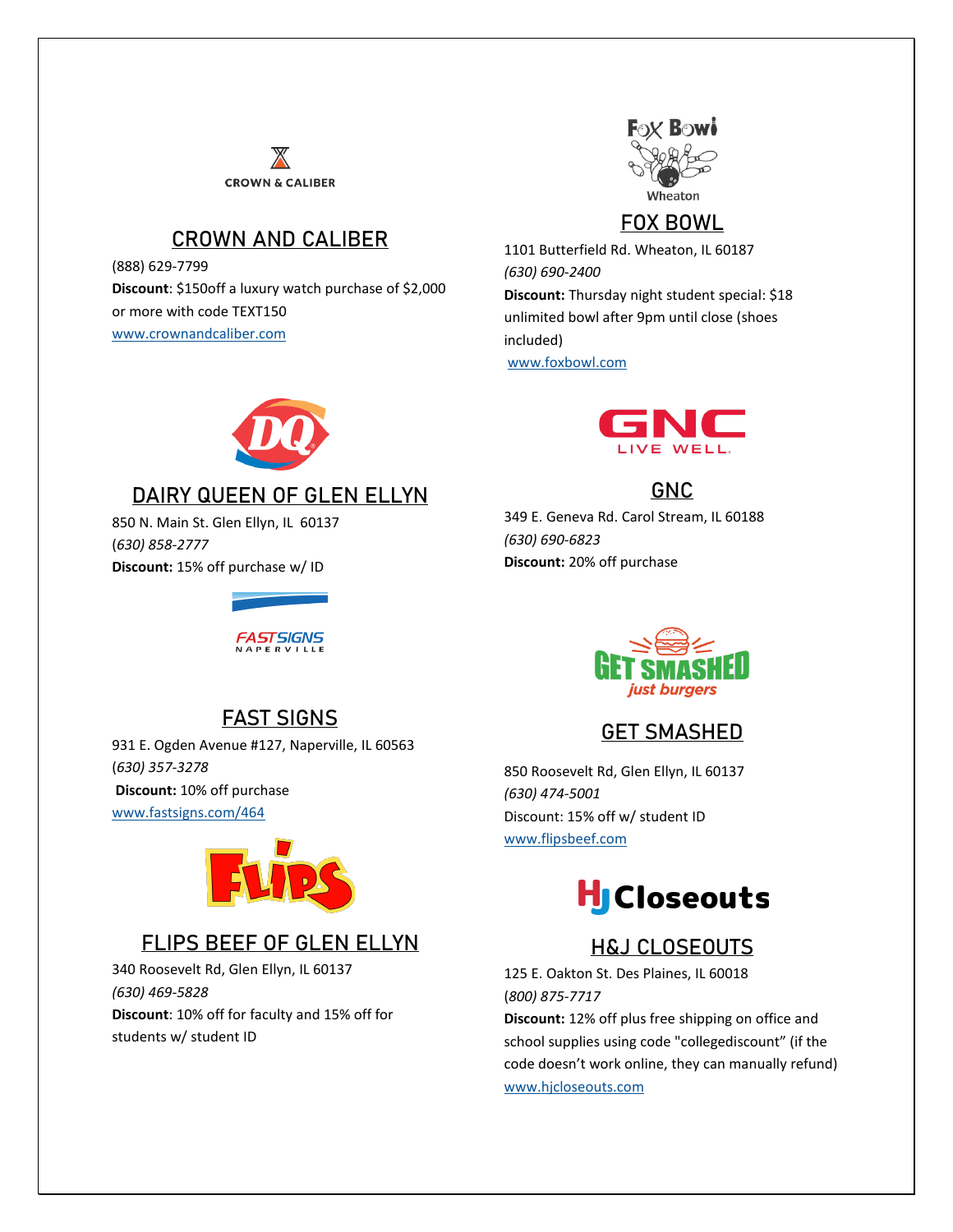

## HOLLYWOOD PALMS CINEMA

352 S. Route 59 Naperville, IL 60540 *(630) 428-5800* **Discount:** \$4.50 every Wednesdays [www.hollywoodpalmscinema.com](http://www.hollywoodpalmscinema.com/) 



JERSEY MIKES

711 Roosevelt Rd. Glen Ellyn, IL 60137 *(630) 793-9610* **Discount:** \$7.99 for a reg. sub, chips, and 22 oz. fountain drink with student ID



## MUSIC OF THE BAROQUE

To book, call on their number or <https://www.baroque.org/students> *Valid for fall 2021* 25 East Washington Street, Suite 823, Chicago, IL 60602 *(312) 551-1414*

### NUTS AND VOLTS AUTO REPAIR

333 S. Main St. Lombard, IL 60148 *(630) 932-8833* **Discount:** 15% off any repair excluding tires, batteries and oil changes [www.nutsandvoltslombard.com](http://www.nutsandvoltslombard.com/)



## PERFECT MEMORIALS

9835 W 69th St. Eden Prairie, MN 55344 (800) 979-8767 Discount: 10% off any online order (new code each month) [www.perfectmemorials.com/jewelry](http://www.perfectmemorials.com/jewelry) 



## TAVOOS SKIN CARE & **HALOTHERAPY**

710 Roosevelt Rd. Glen Ellyn, 60137 *(630) 469-6255* **Discount:** \$22.50 (50% off salt room sessions), 15% off all other services and retail, and sauna 30 minutes for \$30ss [www.tavooshalospa.com](http://www.tavooshalospa.com/) 



1400 S Lake Shore Drive, Chicago, IL 60605

**Discount:** \$33 All-Access Pass, \$28 Discovery Pass, \$21 Basic Admission w/ ID https://www.fieldmuseum.org/ (*312) 922-9410*



### THE GREEN BRANCH

485 N Main St. Glen Ellyn, 60137 *(630) 858-7440* **Discount:** 10% off purchase w/ ID [www.greenbranchflorist.com/](http://www.greenbranchflorist.com/)